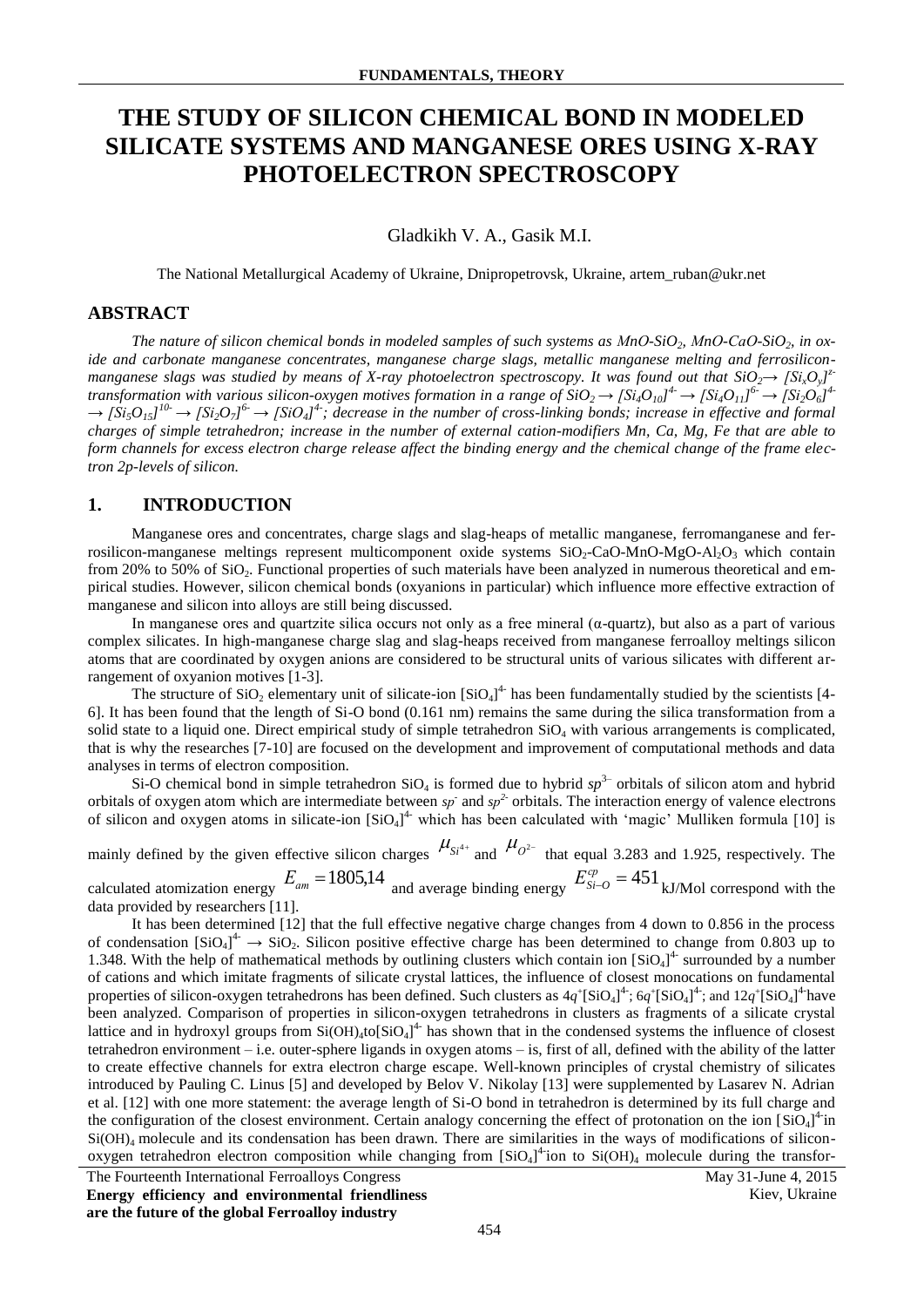mation towards silicon dioxide group, i.e. the increase in the degree of system condensation and the changes in Si:O proportion range from 1:4 to 1:2.

This research has become up-to-date due to the lack of study of the nature of silicon chemical bond in manganese silicate systems [14, 15] alongside with multicomponent structure of both manganese mineral raw materials and slags.

# **2. EXPERIMENTAL**

The nature of silicon chemical bond in manganese silcates has been studied in terms of defining binding energy of silicon frame electron levels *Есв (Si 2р)* and chemical changes ∆*Есв (Si 2р)*. Using binding energy (*Есв*) and chemical changes (∆*Есв*) of internal electron levels as a main characteristic of silicon atom valence state in a bond, the nature of chemical bond accompanied by changes of atom valence shells and electron collectivization can be determined.

The idea of using X-ray photoelectron spectroscopy technique (XPS) for analyzing the nature of silicon chemical bond in manganese silicates has been accepted as a result of conducted research of phosphorus chemical bond in manganese ore minerals and concentrates [16].

Electron spectrometer ЭС-2402 has been used for analysis according to the described technique [16]. The chemicals used in the present study are given in Table 2.1. They include: the modeled samples of MnO-SiO<sub>2</sub> and MnO-CaO-SiO<sup>2</sup> systems, prepared by alloying "pure for analysis" oxides in argon atmosphere; the representative samples of oxide and carbonate manganese concentrate from Nikopol deposit; samples of industrial finishing slags received from metallic manganese and ferrosilicon-manganese melting; charge manganese slag.

|                                                                      | Component content, Mass % |                  |                    |                  |                          |             |            |             |                   |                |      |
|----------------------------------------------------------------------|---------------------------|------------------|--------------------|------------------|--------------------------|-------------|------------|-------------|-------------------|----------------|------|
| Samples                                                              | MnO                       | MnO <sub>2</sub> | $F_2O_3/$<br>FeO   | SiO <sub>2</sub> | $Al_2O_3$                | CaO         | MgO        | $K_2O$      | Na <sub>2</sub> O | $P_2O_5$       | LOI  |
| Modeled:                                                             |                           |                  |                    |                  |                          |             |            |             |                   |                |      |
| $MnO-SiO2$                                                           | 54.2                      |                  |                    | 45,8             |                          |             |            |             |                   |                |      |
| $MnO-SiO2-CaO$                                                       | 38.0                      |                  |                    | 47,5             | $\overline{\phantom{m}}$ | 14,5        |            |             |                   |                |      |
| Slags:<br>charge<br>metallic manganese<br>ferrosilicon-<br>manganese | 53.66<br>19.16            |                  | $-10,3$<br>$-10,2$ | 28,6<br>25,2     | 5,4<br>3,8               | 7,6<br>45,7 | 2,8<br>4,3 | 0,8<br>0,74 | 0,2<br>0,12       | 0,012<br>0,018 |      |
| Concentrate:                                                         | 21,16                     |                  | $-10,2$            | 49,8             | 9,7                      | 12,9        | 4,9        | 0,52        | 0,16              | 0,011          |      |
| Oxide                                                                |                           |                  |                    |                  |                          |             |            |             |                   |                |      |
| Carbonate                                                            |                           |                  |                    |                  |                          |             |            |             |                   |                |      |
|                                                                      | 8,10                      | 57,15            | $6,05/-$           | 16,10            | 2,94                     | 2,71        | 1,05       | 1,46        | 0,62              | 0,53           | 10,2 |
|                                                                      | 37,30                     |                  | $3,85/-$           | 11,90            | 2,00                     | 12,10       | 2,22       | 0,31        | 0,22              | 0,48           | 29.6 |

Table 2.1: Chemical composition of the analyzed samples containing manganese

# **3. RESULTS**

The results are presented in Figure 3.1 and Table 3.1.

As a result of comparison of the value of binding energy of Si*2p*-level and the analysis of changes in concentrates, charge and finishing slags, as well as modeled synthesized samples, clearly distinguished peaks *Есв (Si 2р)* for the modeled samples and unclear nature of their maximum level for slags have been observed. It can be possibly explained by the presence of continuous range of transformations from  $SiO_2$  to  $[Si_xO_y]^2$  in the slag structure.

The change of electron composition of silicon atom in terms of chemical bond formation or transformation affected by external modifiers (Mn, Ca, Mg) as well as identification of the type of the bond based on well-known analogues is estimated by the chemical changes ( $\Delta E_{\text{cg}}$ ) of silicon frame electron levels which is defined as a difference of *E*<sub>*c*β</sub> silicon internal frame electron levels in a molecule and atom:

$$
\Delta E_{ce}(Si\ 2p) = \frac{E_{ce}^M}{(Si\ 2p)} E_{ce}^A \frac{E_{ce}^A}{(Si\ 2p)}.
$$
\n<sup>(1)</sup>

The binding energy of silicon internal electron  $2p$ -levels  $E^A_{c^g(Si\ 2p)=99,5}$  eV [17] is considered to be initial.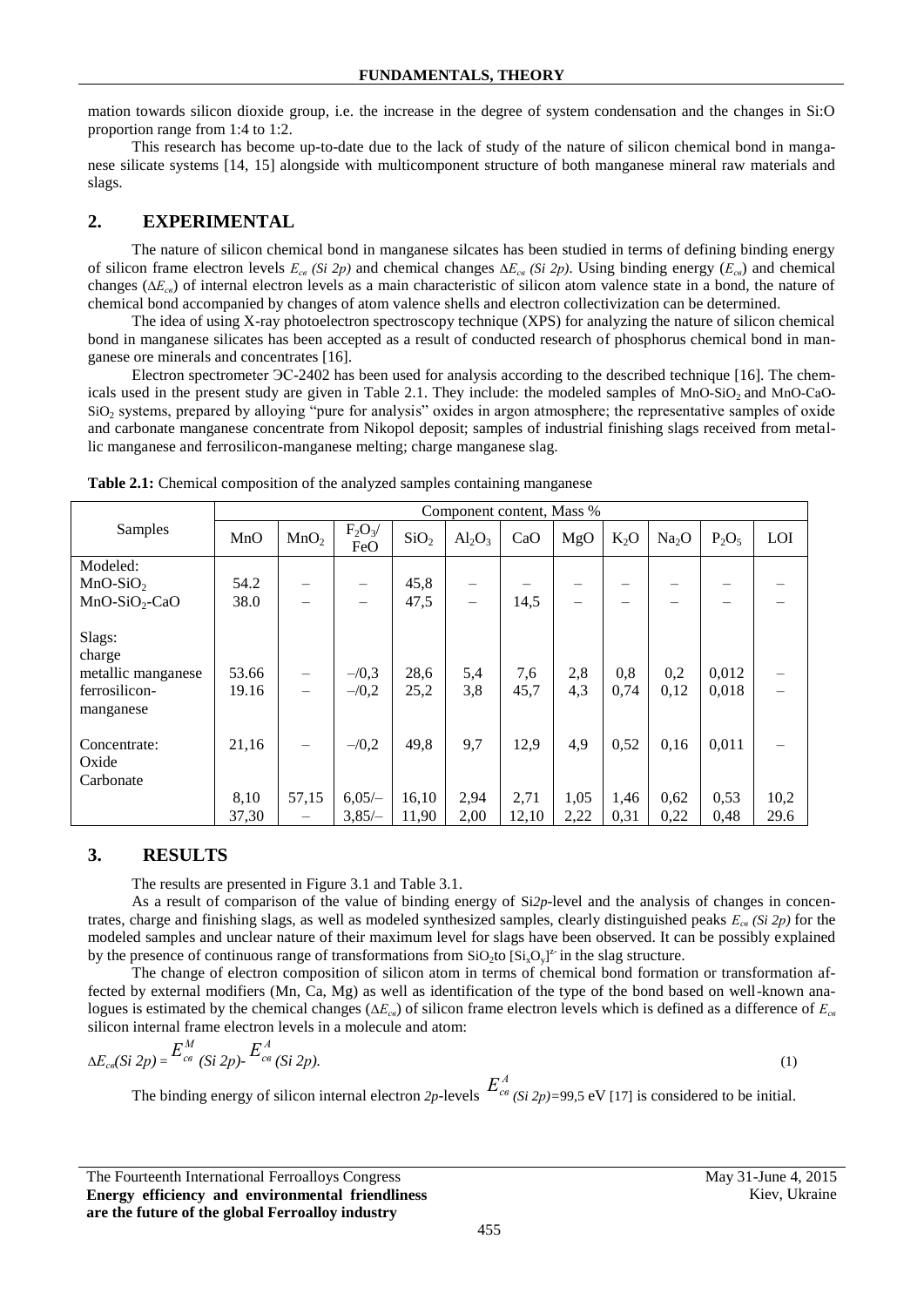

**Figure 3.1:** XPS spectra of silicon electron 2p-levels in modeled synthesized samples with silicon content, in manganese concentrates and industrial manganese slags: *a* – oxide concentrates; *b* – carbonate concentrates; *c* – charge slag; *d* –metallic manganese slag; *e* – ferrosilicon-manganese slag; *<sup>е</sup> -* MnO-SiO2; *<sup>f</sup>* -MnO-СаО-SiO2.

Chemical change of frame electron levels of ∆*E*<sub>*cβ*</sub> element is directly proportional to the number of valence electrons (*n*) and nominal degree of oxidation (*N*):

$$
E_{ce} = cnN \tag{2}
$$

It also correlates with the effective charge of atom in a molecule:

$$
\Delta E_{cs} = K q_A + \sum (x) q_x / r_{Ax}, \qquad (3)
$$

where  $q_A$  and  $q_x$  are effective charges of *A* and *x, respectively*; *rAх* is a distance from electron to the analyzed atom.

| <b>Table 2.1:</b> The binding energy of silicon internal electrons of $2p$ -level in analyzed samples |  |  |
|-------------------------------------------------------------------------------------------------------|--|--|
|-------------------------------------------------------------------------------------------------------|--|--|

| Samples            |       |        |       |       |        |      |
|--------------------|-------|--------|-------|-------|--------|------|
|                    | max   | $1-st$ | $2-d$ | $3-d$ | $4-th$ | O/Si |
| Modeled:           |       |        |       |       |        |      |
| $MnO-SiO2$         | 102,6 |        |       |       |        | 3,0  |
| $MnO-SiO2-CaO$     | 102,4 |        |       |       |        | 3,0  |
|                    |       |        |       |       |        |      |
| Concentrate:       |       |        |       |       |        |      |
| oxide              | 103,0 | 101,6  | 102,4 | 103,4 | 103,7  |      |
| carbonate          | 103,2 | 101,7  | 102,5 | 103,5 | 103,8  |      |
|                    |       |        |       |       |        |      |
| Slags:             |       |        |       |       |        |      |
| charge             | 101,6 |        |       | 103,8 |        | 4,0  |
| ferrosilicon-      | 102,9 |        | 102,3 | 103,7 |        | 2,7  |
| manganese          |       |        |       |       |        |      |
| metallic manganese | 101,6 | 102,0  |       | 103,6 |        | 4,8  |
|                    |       |        |       |       |        |      |

Proportional dependence can be seen between formal charge and both silicon and silicon-anion  $[SiO<sub>4</sub>]<sup>4</sup>$  effective charges.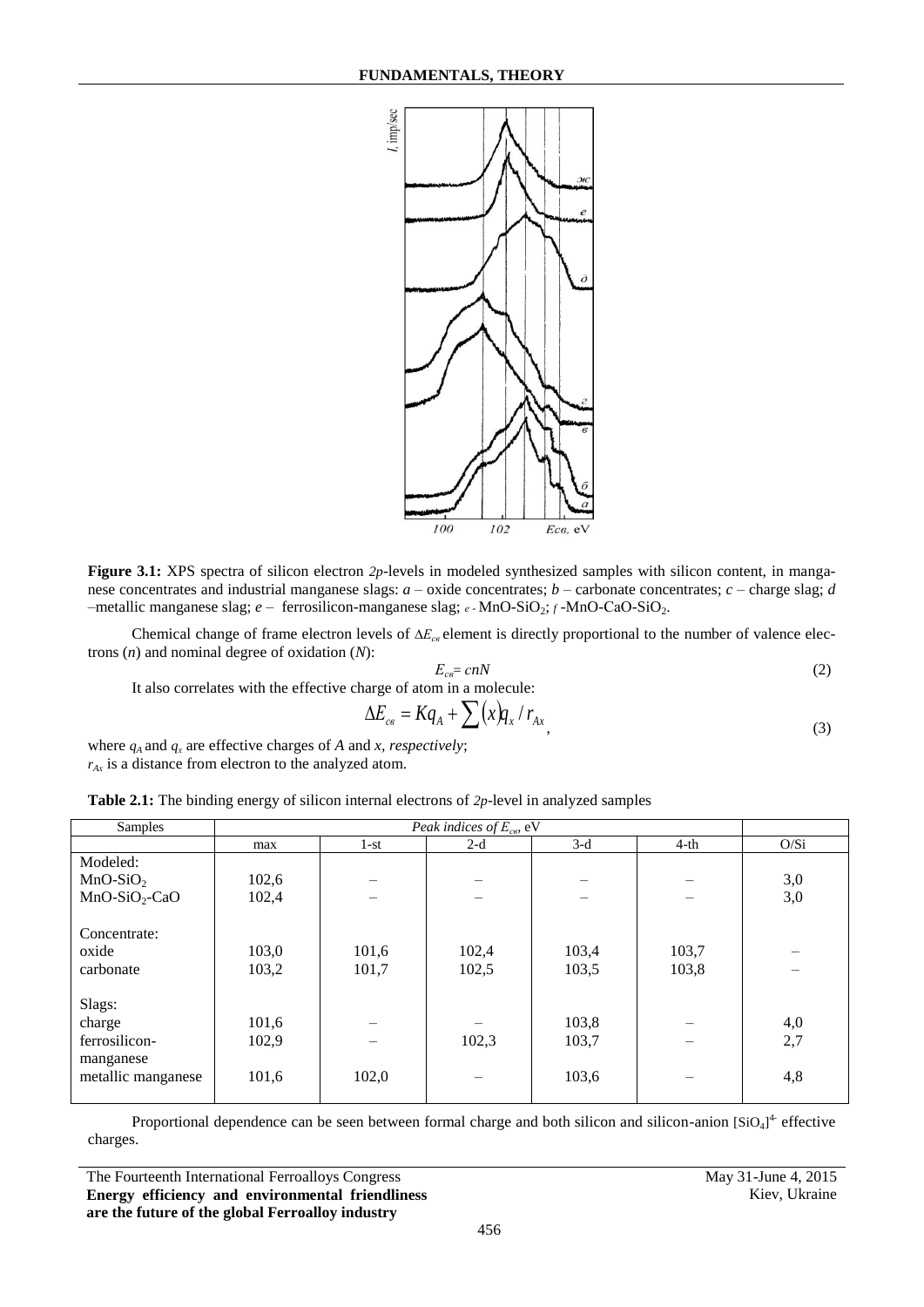Thus, the authors have calculated the formal charges for some silicate-anion motives which represent the group of single and double chain inosilicates, ring and sheet silicates that have the defined value of *Есв (Si 2р)*. The value of the formal charge of a single simple tetrahedron  $(z^{\phi})$  in  $[Si_xO_y]^2$  motive has been defined as  $z / x$  relation:  $z^{\phi} = z/x$ .

## **4. DISCUSSION**

The calculation of the value of the effective charges for existing silicate motives and systems is quite complex due to a range of assumptions that include, first of all, the determination of limits of electron density distribution. For the following analysis the similar systems with silicon-oxygen motives have been chosen. They have similar formal charge of a simple single tetrahedron where binding energy values  $E_{cg}$  (Si 2p) are defined in reference literature. It is assumed that calculated parameters correspond to the accepted similar motives as it is indicated in Table 4.1. Figure 4.1

shows the dependence of Δ*E*<sub>*cβ</sub>*(*Si 2p*) on the effective charge of [SiO<sub>4</sub>]<sup>4</sup> silicate-ion</sub>  $(z_{\text{SiO}_4}^{\text{3}\phi})$  and included in it silicon atom  $\left(z_{Si}^{*\phi}\right)$ 

for systems with different silicon-oxygen motives. The dependence proves that the criteria used in this article are reasonable as linear type of dependence retains. However, for existing multicomponent silicate systems (manganese concentrates, slags) the effective charges can be hardly defined. That is why the value of the formal charge  $(z^{\phi})$  of a simple tetrahedron in silicon-oxygen motives has been used for analysis.

Linear dependence of ∆*Есв(Si 2р)*and *z ф* (Fig. 4.2) for the bonds and test samples corresponds well with fundamentals of quantum chemistry of molecular systems and explains the type of ∆*Есв(Si 2р)* changes for all test samples.



**Figure 4.1:** The dependence of chemical changes ( $\Delta E_{cs}$ ) of *Si 2p* –levels on the silicate-ion effective charge of [SiO<sub>4</sub>]<sup>4</sup>(a) and included in it silicon atom (6) for such compounds as:  $1 - \text{CaMg}[SiO_4]$ ;  $2 - \text{Ca}_2\text{Mg}[Si_2O_7]$ ;  $3 - \text{Ca}_3\text{[Si}_3O_9]$ ;  $4 - \text{Ca}_3\text{[Si}_3O_9]$  $CaMn_4[Si_5O_{15}]$ ; *5* -  $CaMg[Si_2O_6]$ ; *6* -  $Al_4[Si_4O_{10}]$ ·(OH)<sub>8</sub>·nH<sub>2</sub>0; 7 -α- quartz.

**Table 4.1:** Changes in formal and effective charges during the process of polymerization of protonated silicon oxyanions and similar silicate-ions.

| Parameter                        | System              |                   |                                    |                      |                               |  |  |  |
|----------------------------------|---------------------|-------------------|------------------------------------|----------------------|-------------------------------|--|--|--|
|                                  | Si(OH) <sub>4</sub> | $Si(OH)_{3}O^{-}$ | Si(OH) <sub>2</sub> O <sup>2</sup> | Si(OH)O <sup>3</sup> | $\left[\text{SiO}_4\right]^4$ |  |  |  |
| Formal charge $(z^{\varphi})$    | $\theta$            | $-1$              | $-2$                               | $-3$                 | -4                            |  |  |  |
| Effective charge $(z^{3\phi})$ : |                     |                   |                                    |                      |                               |  |  |  |
| SiO <sub>4</sub>                 | $-0,856$            | $-1,472$          | $-2,201$                           | $-3,053$             | $-4,000$                      |  |  |  |
| Si                               | $+1,348$            | $+1,128$          | $+0,980$                           | $+0,877$             | $+0,803$                      |  |  |  |
| $O^M$                            | $-0,551$            | $-0,595$          | $-0,637$                           | $-0,674$             |                               |  |  |  |
| $O^{K}$                          |                     | $-0,813$          | $-0,953$                           | $-1,084$             | $-1,201$                      |  |  |  |
| $O^{K}/Si$ Ratio                 | $\Omega$            |                   | 2                                  | 3                    | 4                             |  |  |  |
| Similar motive or system         | Silica              | Sheet sili-       | Chain                              | Diorthosilicates     | Orthosilicates                |  |  |  |
|                                  | SiO <sub>2</sub>    | cates             | inosilicates                       | $[Si_2O_7]^{6}$      | $[SiO_4]^4$                   |  |  |  |
|                                  |                     | $[Si_2O_5]^{2}$   | $[Si_2O_6]^{4-}$                   |                      |                               |  |  |  |
|                                  |                     | $[Si_4O_{10}]^4$  | $[Si_4O_{11}]^{6}$                 |                      |                               |  |  |  |
|                                  |                     |                   | Ring                               |                      |                               |  |  |  |
|                                  |                     |                   | silicates                          |                      |                               |  |  |  |
|                                  |                     |                   | $[Si_3O_9]^{6}$                    |                      |                               |  |  |  |
|                                  |                     |                   | $[Si_5O_{15}]^{10}$                |                      |                               |  |  |  |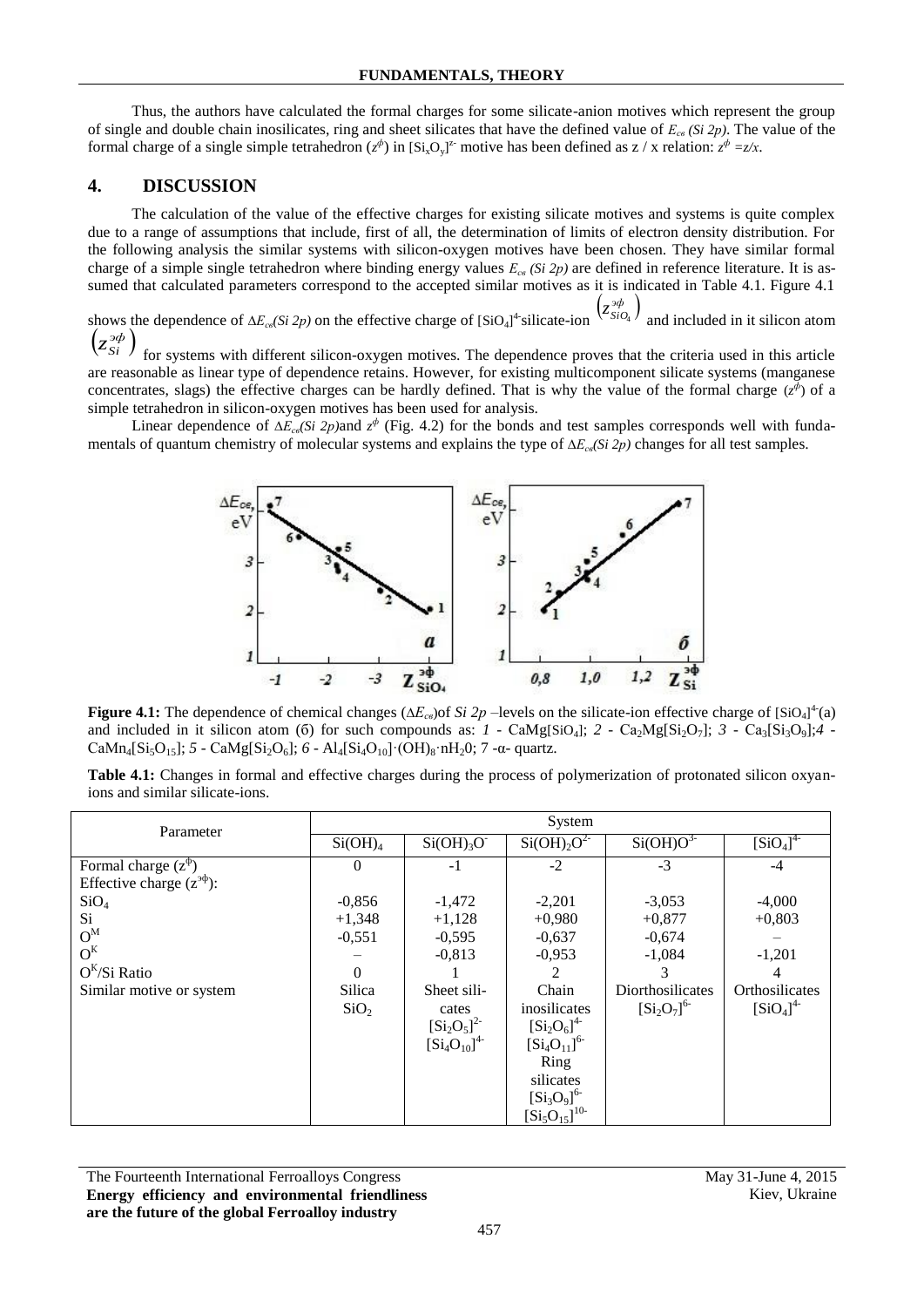The chemical changes of inner electron levels of the element, i.e. structure-forming element of silicon within the complex silicon compounds, are determined by the value of the negative formal charge  $z^{\phi}$  together with the other factors. Polymerization of silicon dioxide  $SiO_2 \rightarrow [Si_xO_y]^2$  is accompanied with the charge accumulation within the elementary silicate-ion, the increase of  $z^{\phi}$  from 0 till -4, and substitution of cross-linking bonds into finishing ones that leads to the changes of the binding energy. The defined interrelation of effective charges  $z^{3\phi}$  and  $z^{\phi}$  brings to the following conclusion: the changes in the number of external modifiers of Mn, Ca, Mg redistribute the binding electron density and pose the atom of oxygen closer to the modifier.

The changes in the binding energy  $E_{cg}$  (Si 2p) of the test samples correlate with the changes of the structural motive in the process of SiO<sub>2</sub> polymerization with silicate formation that include two-layer stack of kaolinite group  $[Si<sub>4</sub>O<sub>10</sub>]<sup>4</sup>$ ; double anion chains  $[Si<sub>4</sub>O<sub>11</sub>]<sup>6</sup>$  (double chain metasilicates); single anion chains  $[Si<sub>2</sub>O<sub>6</sub>]<sup>4</sup>$ , both ring silicates  $[Si<sub>3</sub>O<sub>9</sub>]$ <sup>6</sup> and  $[Si<sub>3</sub>O<sub>15</sub>]$ <sup>10</sup>, and the groups of silicates with isolated tetrahedrons: ortho- and diorthosilicates –  $[SiO]$ <sup>4</sup> and $[Si_2O_7]^{6}$ .

It increases the number of oxygen atoms by 1 silicon atom relatively in a row  $2 \rightarrow 2.5 \rightarrow 2.75 \rightarrow 3 \rightarrow 3.5 \rightarrow 4$  and decreases the number of cross-linking oxygen atoms  $(O^M)$ :  $2 \rightarrow 1,5 \rightarrow 1,25 \rightarrow 1 \rightarrow 0,5 \rightarrow 0$ .

XPS spectra of modeled samples of MnO-SiO<sub>2</sub> and MnO-CaO-SiO<sub>2</sub> systems are presented by the peaks where  $E_{cg}$ 102,6and 102,4 eV relatively (see Figure 3.1) that corresponds to rhodonite and bustamite minerals. Rhodonite comprises coordinate group  $[Si<sub>3</sub>O<sub>15</sub>]$ <sup>10</sup> and is reflected in the structural formula  $Mn<sub>5</sub>[Si<sub>5</sub>O<sub>15</sub>]$ . MnO-CaO-SiO<sub>2</sub> system sample can correspond to bustamite which is rhodonite-wollastonite group. Bustamite is rhodonite that contains calcium. It is a mineral that changes from rhodonite to wollastonite. The difference in *Есв (Si 2р)* is, first of all, explained by the unequal length of the motive that is formed around the modifier. Wollastonite (wollastonite chain) corresponds to the triple tetrahedron orientation which means that every third tetrahedron has the equal position according to the axis of symmetry, whereas in rhodonite it corresponds to every fifth tetrahedron.



**Figure 4.2:** The dependence of chemical changes **(**∆*Есв*) *Si 2р*-levels on the formal charge (**z ф** ) of a simple tetrahedron for the test samples and some compounds:  $\times$ (1-7) - data [17]; *1*-CaMg[SiO<sub>4</sub>]; *2*-Ca<sub>2</sub>Mg[Si<sub>2</sub>O<sub>7</sub>]; *3*-Ca<sub>3</sub>[Si<sub>3</sub>O<sub>9</sub>]; *4*- $CaMn_4[Si_5O_{15}]$ ; **5**-CaMg[Si<sub>2</sub>O<sub>6</sub>]; **6**-Al<sub>4</sub>[Si<sub>4</sub>O<sub>10</sub>]·(OH)<sub>8</sub>·n H<sub>2</sub>O; 7 -α-cristobalite; received results in the present study:  $-MnO-SiO<sub>2</sub>; O = MnO-CaO-SiO<sub>2</sub>; \triangle$ -charge manganese slag;  $\Box$  - metallic manganese slag;  $\Box$ - ferrosiliconmanganese slag;  $\bullet$ -oxide concentrate;  $\bullet$  - carbonate concentrate.

XPS spectra of oxide and carbonate concentrates represent a complex pattern, as it is seen in Figure 3.1 *а, б*. The results reported in Table 3.1 show that both to the left and to the right of the maximum peak where  $E_{ce}$ =103,0 and103,2 eV for oxide and carbonate concentrates there are peaks that correspond to the definite energy state of the silicon inner electron level. It shows that the character of changes in XPS spectra for both concentrates is almost identical. The shift of carbonate concentrate peaks towards higher values is explained by the influence of carbonate groups  $[CO<sub>3</sub>]<sup>2</sup>$  that cause the increase of *Есв*. The first peak where *Есв* =101,6 — 101,7 eV corresponds to the silicates of olivine group with ortho- and diortho-silicate-ions  $[SiO_4]^4$  and  $[Si_2O_7]^6$  which are reflected in a general formula  $R_2[SiO_4]$ , where $R = Mg^{2+}$ , Fe<sup>2+</sup>, Mn<sup>2+</sup>, Ca<sup>2+</sup>. The first three cations form individual silicates (tephroite  $-Mn_2[SiO_4]$ ) and isomorphic compounds  $(knebelite - (Mn, Fe)_{2}[SiO_{4}])$ , calcium forms double salt (monticellite – Ca, Mg[SiO<sub>4</sub>]).

It is shown in the research [15] that in minerals and slags of  $Me<sub>2</sub>SiO<sub>4</sub>$  (Me — Be, Mg, Ca, Mn, Fe, Ni, Zn) type  $Be^{2+}$  coordination is quaternary;  $Mg^{2+}$ ,  $Mn^{2+}$ ,  $Fe^{2+}$ ,  $Ni^{2+}$  is hexad;  $Ca^{2+}$  and  $Zn^{2+}$  is hexad and above. It is noted that  $Be^{2+}$ ,  $Ca^{2+}$  and  $Zn^{2+}$  cannot be isomorphically substituted with other cations.

Manganese hexad coordination in silicates matches the chosen mathematical model of the cluster that is used by the authors for the theoretical analysis as well as the data [18] taken from the theory of chemical elements structure and compounds based on statistic model of atom electron composition in the framework of the Periodic system. The peaks where  $E_{ce} = 102,0$  102,1 eV demonstrate that silicon appears in silicate anions with single chains of pyroxene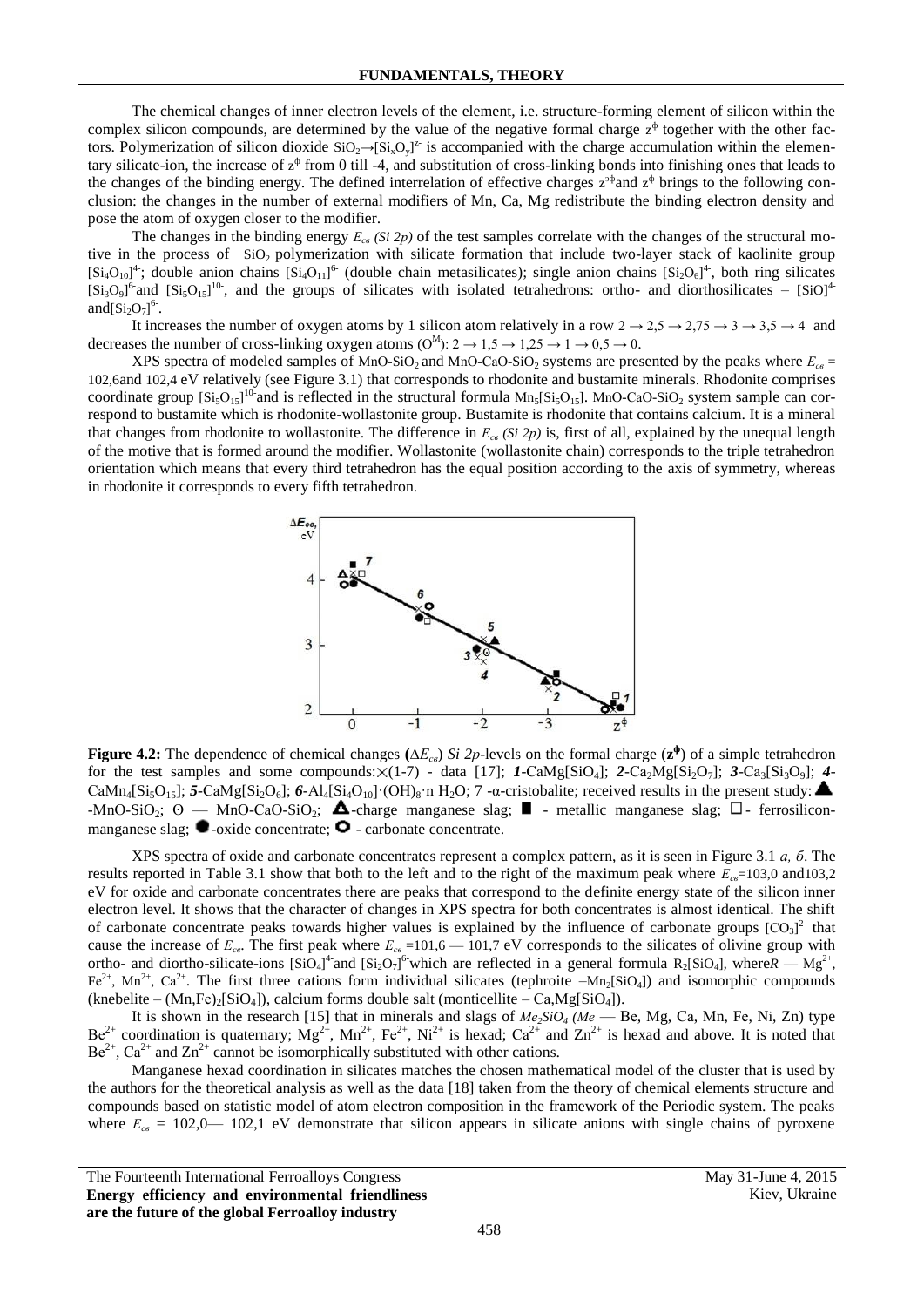$[Si_2O_6]$ <sup>6-</sup>, wollastonite  $[Si_3O_9]$ <sup>3-</sup>, rhodonite  $[Si_5O_{15}]$ <sup>10-</sup> groups where bustamite is likely to be the leading complex which matches modeled samples most of all.

The maximum peak where  $E_{ce} = 103.0 - 103.2$  eV corresponds with continuous tetrahedron sheets (double chain metasilicates) with the anion  $\left[S_i\_{11}\right]^{6}$  or dimetasilicates  $\left[S_i\_{22}\right]^{12}$  of the amphibole group as well as with the silicates of kaolinite group with two-layer stacks with anions  $[Si_4O_{10}]^4$  that is typical for clay gang of manganese ores.

Anion part of dimetasilicates  $[Si_2O<sub>5</sub>](OH)$  forms hexa-rings where silicon can be substituted with aluminium that forms alumosilicate ion  $[(SiAl)_4O_{10}]$ . To the right of the maximum peak there are two other peaks where  $E_{cg} = 103.4$ — 103,5 and 103,7 — 103,8 eV for oxide and carbonate concentrates, respectively. The first peak reflects the chemical changes of silica which is presented by silicon hydroxyls. The second corresponds to quartz, lechatelierite and αcristobalite whose existence is proved in the research [19]. Silicon hydroxyl groups can react with manganese hydroxyls through adsorption or OH<sup>-</sup>, Cl, F,  $[PO_4]^3$ ,  $[CO_3]^2$ <sup>-</sup> anion exchanges.

Unclear nature of maximum level for industrial manganese slags shown in figure 3.1 *c-e* are first of all explained by their multicomponent structure as well as forming a range of silicate-ion groups on the basis of two silicon oxyanions:  $[SiO<sub>4</sub>]<sup>4-</sup>$  and  $[Si<sub>2</sub>O<sub>7</sub>]<sup>6-</sup>$  for metallic manganese and charge slags and  $[Si<sub>3</sub>O<sub>9</sub>]<sup>6-</sup>$  and  $[Si<sub>2</sub>O<sub>6</sub>]<sup>4-</sup>$  for ferrosiliconmanganese slags.

Metallic manganese slags are mainly presented (in decreasing order) by the following components that comprise silicon: glaucochroite CaMn[SiO<sub>4</sub>], tephroite Mn<sub>2</sub>[SiO<sub>4</sub>], calcium orthosilicate Ca<sub>2</sub>[SiO<sub>4</sub>], rankinite Ca<sub>3</sub>[Si<sub>2</sub>O<sub>7</sub>], and stishovite. The basis of charge slag comprises tephroite Mn<sub>2</sub>[SiO<sub>4</sub>], monticellite – Ca,Mg[SiO<sub>4</sub>], picrotephroite  $(Mn, Mg)_2[SiO_4]$ , spessartite  $Mn_3Al_2[SiO_4]_3$ , and  $\alpha$ -quartz.

X-ray structural, IR spectroscopic, micro X-ray spectral and differential thermal analyses have proved that in slowly cooled industrial slags of ferrosilicon-manganese there appear silicon comprising phases: bustamite Mn<sub>4</sub>Ca[Si<sub>5</sub>O<sub>15</sub>], rhodonite Mn<sub>5</sub>[Si<sub>5</sub>O<sub>15</sub>], enstatite Mg<sub>2</sub>[Si<sub>2</sub>O<sub>6</sub>], alumosilicate Ca<sub>1,82</sub>Al<sub>3,64</sub>Si<sub>0,36</sub>O<sub>8</sub>, and α-quartz. The existence of free SiO<sub>2</sub> in metallic manganese slags can be explained by additional decomposition of  $Ca_2[SiO_4]$  into molecular CaO and stishovite (artificial silica) under extremely high pressure created in a closed vessel, that is caused by the transformation of β-Ca<sub>2</sub>[SiO<sub>4</sub>] into γ-Ca<sub>2</sub>[SiO<sub>4</sub>] accompanied by the increase in the volume by 12,3%.

As it has been shown [20], the existence of  $\alpha$ -quartz and ferrosilicon-manganese slags is explained by the liberation of cristobalite in the process of crystallization. The existence of the peaks at XPS spectra for metallic manganese slags where  $E_{ce} = 103,6$  oB eV and ferrosilicon-manganese slags where  $E_{ce} = 103,8$  eV correspondingly is explained by the existence of the silica phase.

#### **5. CONCLUSIONS**

The results of studying binding energy of the silicon frame electron levels in modeled samples of MnO-SiO<sub>2</sub>, MnO-CaO-SiO<sub>2</sub> systems, both manganese oxide and carbonate concentrates, manganese slags alongside with theoretical analysis of silicate-ion [SiO<sub>4</sub>]<sup>4</sup> structure and properties in terms of their electron composition proves that the chemical changes of silicon internal electron levels are affected by transformation of Si-O-Si  $\rightarrow$  Si-O-Si-O-M bonds, i.e. SiO<sub>2</sub>  $\rightarrow$  $[Si_XO_Y]^2$ ; crystal chemical structure changes in a range of  $SiO_2 \rightarrow [Si_4O_{10}]^4 \rightarrow [Si_2O_6]^6 \rightarrow [Si_5O_{15}]^{10} \rightarrow [Si_2O_7]^6 \rightarrow [SiO_4]^4$ and electron composition of silicon-oxygen tetrahedron.

The substitution of cross-linking bonds into finishing ones leads to the accumulation of the negative charge on an elementary silicate-ion  $[Si_XO_Y]^2$ . It also leads to the increase of its effective and formal charge as well as decrease of effective charge on silicon atom.

The rise in number of external modifiers (Mn, Ca, Fe, Mg) decreases the binding energy of silicon frame electron levels  $E_{cg}$  (Si 2p) resulted from conventional average radius  $\overline{r}$  Si-O changes. Alongside with the increase in the formal charge of a simple tetrahedron during  $SiO_2 \rightarrow [SiO_4]^4$  transformation the binding electron density redistributes closer to the oxygen atom which is oriented towards modifier.

Electron density redistribution towards silicon atom and the decrease in balance distance  $(S_i \cdot O^k)$  in silicate manganese meltings causes extra thermodynamic difficulties in breakages of Si-O-Mn bonds while reducing the cation of manganese modifier. It also determines the inevitability of both manganese and silicon reduction as a result of the relation of final oxygen with the structure-forming element and modifier. The formation of longer manganese-based silicate chains compared to magnesium- and calcium-based ones can indicate their immediate disordering affected by various factors (like heating, the presence of reductants).

#### **REFERENCES**

- [1] Эйтель В. Физическая химия силикатов. М.: Изд-во иностр. Лит, 1962.
- [2] Гасик М.И. Марганец. М.: Металлургия, 1992
- [3] Гасик М.И., Лякишев Н.П. Физикохимия и технология электроферросплавов. Днепропетровск: ГНПП «Системные технологии», 2005. – 448 с.
- [4] Есин О.А., Гельд П. В. Физическая химия пирометаллургических процессов. М.: Металлургия, 1966.